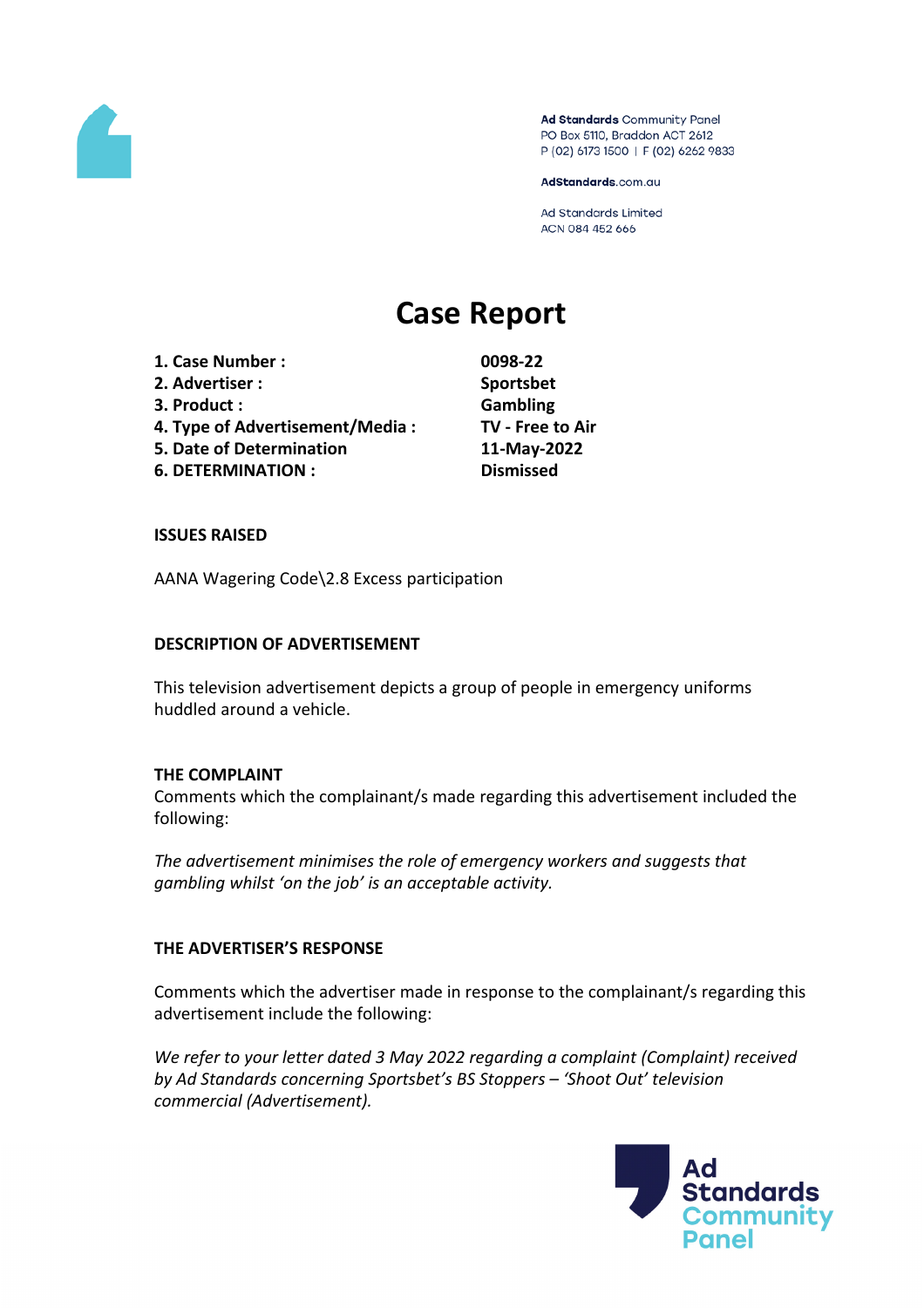

*Ad Standards has identified the Complaint as raising issues with the following section of the AANA Wagering Advertising Code (Code):*

*2.8 Advertising or Marketing Communication for a Wagering Product or Service must not portray, condone or encourage excessive participation in wagering activities.*

*Sportsbet strongly rejects any suggestion that the Advertisement breaches section 2.8 of the Code (or any other section) for the reasons explained below. As always, Sportsbet takes its compliance with the Code seriously.*

*What does the Code prohibit?*

*Section 2.8 of the Code prohibits wagering advertising that portrays, condones or encourages excessive participation in wagering activities.*

#### *No depiction of excessive wagering*

*The Advertisement contains no reference or element of repeated or excessive wagering. Rather, it depicts a group of colleagues who (in an obviously absurd and fanciful setting) consult each other about which horse to select for a single group bet and then huddle together to watch a live stream of the race on a mobile telephone. The Advertisement promotes Sportsbet's live streaming arrangement with SKY Racing which enables customers to watch a live stream of horseracing within the Sportsbet platform. The conclusion of the Advertisement incorporates a clear responsible gambling message.*

*The Advertisement does not portray or condone any character betting repeatedly, continually or beyond means. Rather, the characters are seen reaching collective agreement about their selection for a group bet and watching a live stream of the relevant race through the Sportsbet app. The depiction of placing a single unquantified group bet and watching the outcome of the race cannot sensibly be interpreted as implying that a participant is wagering beyond ordinary or proper limits or in a prolonged manner to improve their overall skill/success in wagering (ie, in 'excess' as that term is understood by the Community Panel). [1]*

*Accordingly, Sportsbet respectfully submits that – on its face – the Advertisement simply does not portray, condone or encourage any excessive participation in wagering activities.*

*No realistic portrayal of a wagering activity taking priority in a participant's life*

*Sportsbet acknowledges that the AANA's Practice Note in respect of the Code (Practice Note) provides in part:*

*"Depictions of… wagering taking priority in a participant's life by depicting wagering as being indispensable or causing significant disruption to a participant's life including family, friends or professional or educational commitments… may portray, condone or*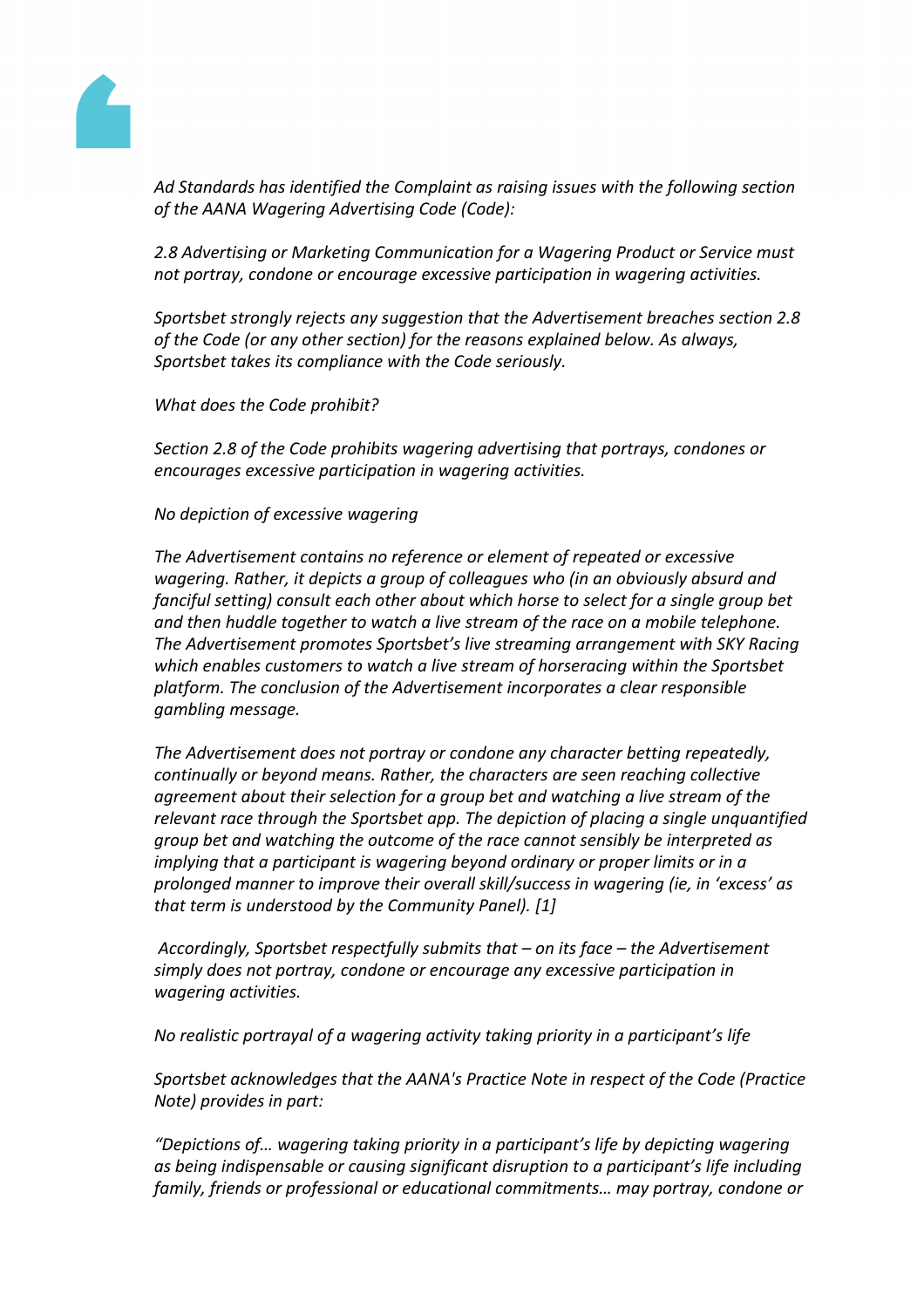

*encourage excessive participation in wagering, even if there is no explicit depiction or suggestion that the participation in wagering is a regular or frequent occurrence". (our emphasis)*

*In a previous case concerning a NEDS advertisement (the NEDS Case) [2], the Community Panel determined that the relevant advertisement contravened section 2.8 of the Code where it portrayed the wagering activity taking priority over the characters' work. That finding was reached despite the fact that humour was also intended to be conveyed by the advertisement.*

*The present case is materially different from the NEDS Case, and the other cases in which complaints have been upheld under section 2.8 of the Code. The NEDS Case depicted a realistic, everyday scenario in which the characters prioritised wagering over the task at hand. It depicted tradesmen on a building site who rudely dismiss their female client, suggest that they cannot continue their work due to delays caused by other tradesmen and then commence betting when the client walks away. To this end, the NEDS Case advertisement was by no means unrealistic or far-fetched.*

*By contrast, the Advertisement depicts a scenario which is obviously absurd, ridiculous, unrealistic and fanciful. It depicts Sportsbet's obviously fictional 'BS Brigade' huddling behind a car to place a bet and watch a race in an obviously fictional emergency scenario. The characters are dressed in clothes which prominently depict Sportsbet's 'bs responsibly' logo with Sportsbet's well-known yellow and blue brand colours. The characters are clearly not actual emergency services personnel of any kind. Unlike in the NEDS Case, the Advertisement depicted is one of pure fiction. Indeed, the scenario depicted in the Advertisement would never happen. That is the key theme of the Advertisement and why it is (intended to be) humorous.*

*Sportsbet submits that this case is analogous to another recent case involving a Sportsbet advertisement. [3] There, the Community Panel (rightly) dismissed a complaint under section 2.8 of the Code regarding an advertisement with four versions, each of which depicted "ridiculous and exaggerated scenarios". In doing so, the Community Panel stated: "the unrealistic nature of the scenarios meant that most members of the community would not interpret the advertisement as a realistic depiction of people prioritizing wagering over life events and that overall the advertisement does not convey the message that wagering is taking priority in the men's lives".*

*Equally, no reasonable observer of the Advertisement could conclude that it realistically depicts wagering as being 'indispensable' or causing 'significant' disruption to a character's life. Even if the Community Panel were to conclude that the Advertisement depicts wagering as causing 'disruption' to the 'professional commitments' of the 'BS Brigade' (the absurdity of that statement in itself demonstrates why the Complaint should be dismissed), the Community Panel is by no means bound to uphold the Complaint. On the contrary, the Practice Note makes clear that such a depiction only may portray, condone or encourage excessive participation*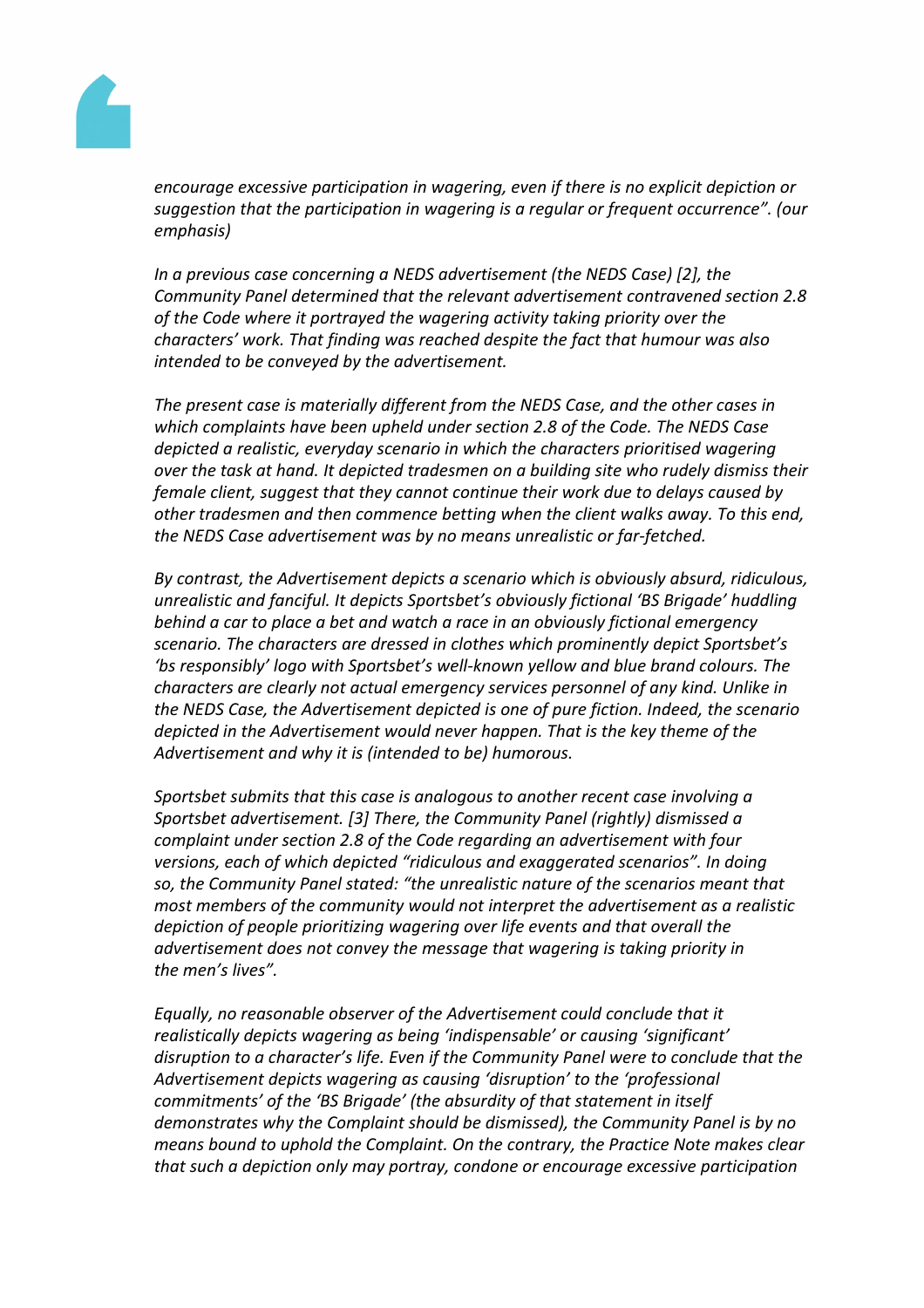

*in wagering. In light of the obviously absurdist and fanciful nature of the advertisement, it is plain that the Advertisement does not do so.*

# *1*

*See Ad Standards Community Panel case no 0343-20 (25 November 2020) where a similar complaint involving Sportsbet was dismissed: https://adstandards.com.au/case/case-0343-20.* 

#### *2*

*See Ad Standards Community Panel case no 0492/17 (25 October 2017): https://adstandards.com.au/sites/default/files/reports/045917.pdf.*

#### *3*

*See Ad Standards Community Panel case no 0192-21 (14 July 2021): https://adstandards.com.au/sites/default/files/reports/019221\_0.pdf.*

# *Conclusion*

*For the reasons outlined above, Sportsbet strongly rejects any assertion that the Advertisement breaches section 2.8 or any other section of the Code, and respectfully submits that the Community Panel should dismiss the Complaint.* 

# **THE DETERMINATION**

The Ad Standards Community Panel (Panel) considered whether this advertisement breaches the AANA Wagering Advertising and Marketing Communication Code (Wagering Code) or the AANA Code of Ethics (Code of Ethics).

The Panel noted the complainant's concern that the advertisement:

- minimises the role of emergency workers
- suggests that gambling whilst 'on the job' is an acceptable activity.

The Panel viewed the advertisement and noted the advertiser's response.

The Panel noted the complainant's concern that the advertisement minimises the role of emergency workers however noted that this concern did not raise an issue under any section of the Code.

The Panel noted that the advertiser is a company licensed in a State or Territory of Australia to provide wagering products or services to customers in Australia and that the product advertised is a wagering product or service and therefore the provisions of the Wagering Code apply.

As per the AANA Wagering Advertising and Marketing Communication Code Practice Note: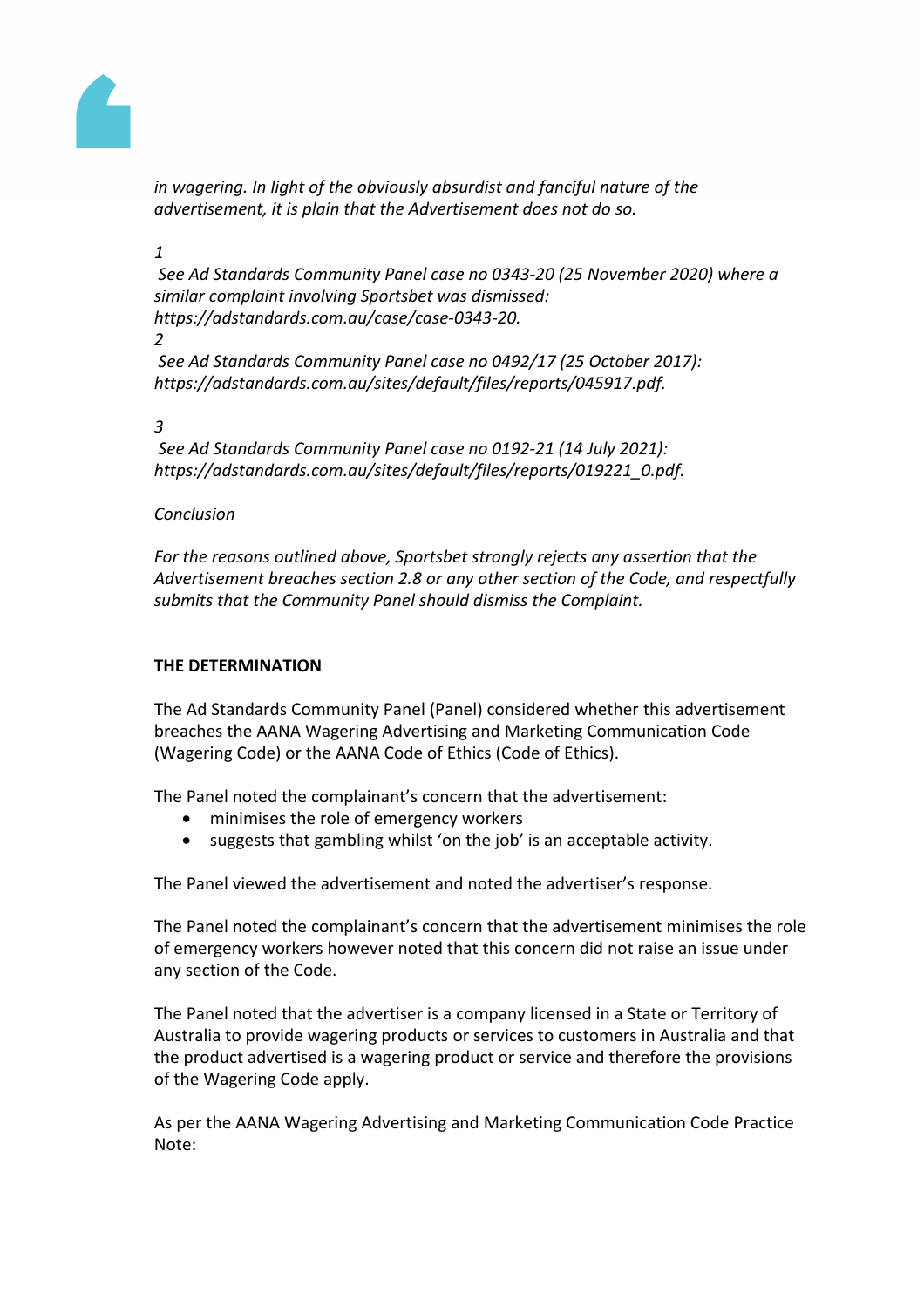

"The Code applies to advertising and marketing communication for wagering products and services provided by licensed operators in Australia.

# **Wagering Code Section 2.8 - Advertising or Marketing Communication for a Wagering Product or Service must not portray, condone or encourage excessive participation in wagering activities.**

The Panel considered whether the advertisement portrayed 'excessive' participation in wagering activities.

The Panel noted the Practice Note to Section 2.8 of the Wagering Code which provides: "*Simply depicting regular wagering, for example as a routine weekend pursuit during a sporting season, does not equate to portraying excessive participation. An advertisement or marketing communication would portray, condone or encourage excessive participation in wagering activities where it depicts:*

- *• participants wagering beyond their means;*
- *• wagering taking priority in a participant's life;*
- *• prolonged and frequent wagering to improve a participant's skill in wagering."*

The Panel noted the complainant's concern that the advertisement suggests that gambling while working is appropriate.

The Panel noted it had previously upheld complaints about excessive participation in wagering activities in cases 0447/16, 0459/17 and 0492/17 where wagering appeared to take priority in a participant's life or participants went beyond ordinary or proper limits.

In contrast, in the current case, the Panel noted that the advertisement depicts a highly exaggerated scenario showing people dressed in uniforms huddled behind a vehicle with lights flashing. The Panel noted that the people are wearing uniforms that are obviously not associated with a legitimate emergency services group. The Panel also noted that there is no indication of what emergency is taking place, or given the fantasy scene depicted, whether there is an emergency at all.

The Panel considered that the unrealistic nature of the scenario meant that most members of the community would not interpret the advertisement as a realistic depiction of people prioritizing wagering over their work or an emergency situation and that overall the advertisement does not covey the message that wagering is taking priority in the people's lives.

The Panel considered that the advertisement was not condoning or encouraging excessive participation and in the Panel's view the message taken from the promotion is not a portrayal of or encouragement for, excessive participation in wagering activities.

#### **Wagering Code Section 2.8 Conclusion**